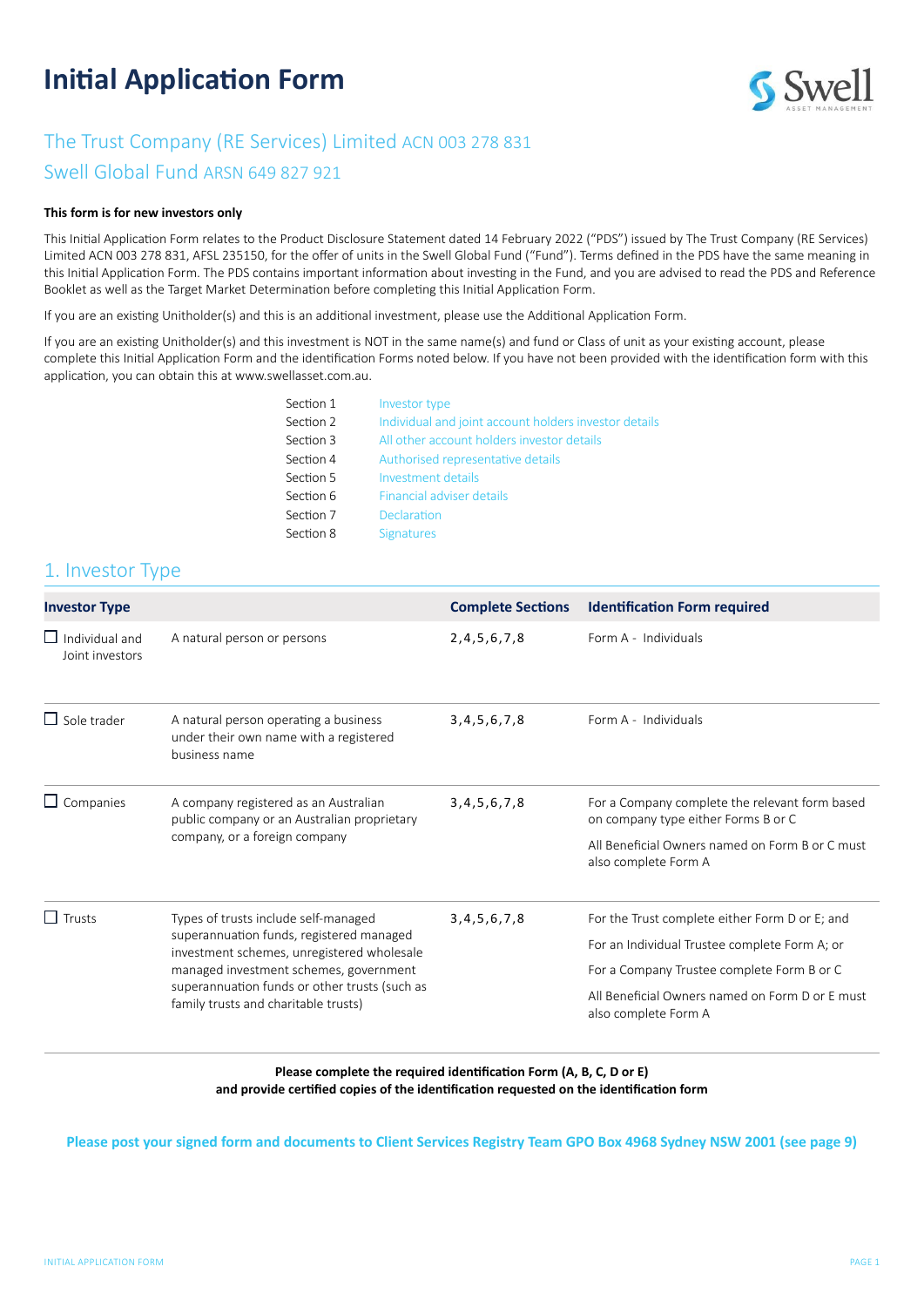# <span id="page-1-0"></span>2. Individuals And Joint Account Holders Investor Details

### Applicant 1

| Investor Type:<br>$\Box$ Individual                        |                             |           |                             |
|------------------------------------------------------------|-----------------------------|-----------|-----------------------------|
| Title:                                                     | Given Name:                 |           | Surname:                    |
|                                                            |                             |           |                             |
| Occupation:                                                |                             |           | Australian Tax File Number: |
|                                                            |                             |           |                             |
| <b>Residential Address:</b>                                |                             |           |                             |
| Street address 1:                                          |                             |           |                             |
|                                                            |                             |           |                             |
| Street address 2:                                          |                             |           |                             |
|                                                            |                             |           |                             |
| Suburb:                                                    | State:                      | Postcode: | Country:                    |
|                                                            |                             |           |                             |
| <b>Postal Address if different to Residential Address:</b> |                             |           |                             |
| Street address 1:                                          |                             |           |                             |
|                                                            |                             |           |                             |
| Street address 2:                                          |                             |           |                             |
|                                                            |                             |           |                             |
| Suburb:                                                    | State:                      | Postcode: | Country:                    |
|                                                            |                             |           |                             |
| Phone Number (Business Hours):                             | Phone Number (After Hours): |           | Mobile Number:              |
|                                                            |                             |           |                             |
| Email Address:                                             |                             |           |                             |
|                                                            |                             |           |                             |
| Preferred contact method:                                  |                             |           |                             |

 $\Box$  I consent to receive all investor correspondence from you by email to the email address provided.

 $\Box$  I wish to receive all investor correspondence by post to the address provided in this Application Form.

 $\Box$  I nominate my financial adviser as noted in section 6 to receive all investor correspondence.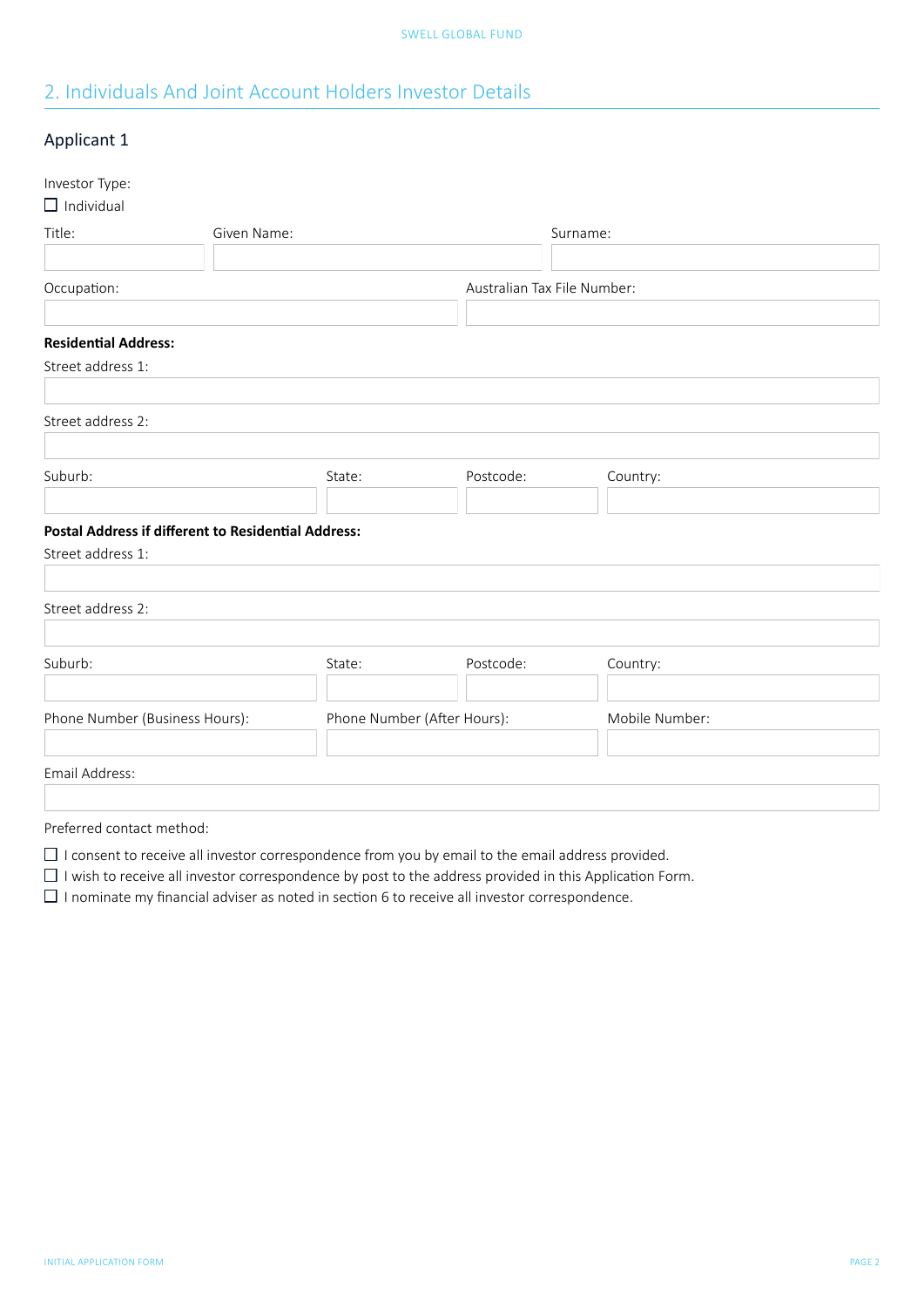## Applicant 2 (if applicable)

| Investor Type:                                             |        |                             |                |
|------------------------------------------------------------|--------|-----------------------------|----------------|
| $\Box$ Individual                                          |        |                             |                |
| Title:<br>Given Name:                                      |        |                             | Surname:       |
|                                                            |        |                             |                |
| Occupation:                                                |        | Australian Tax File Number: |                |
|                                                            |        |                             |                |
| <b>Residential Address:</b>                                |        |                             |                |
| Street address 1:                                          |        |                             |                |
|                                                            |        |                             |                |
| Street address 2:                                          |        |                             |                |
|                                                            |        |                             |                |
| Suburb:                                                    | State: | Postcode:                   | Country:       |
|                                                            |        |                             |                |
| <b>Postal Address if different to Residential Address:</b> |        |                             |                |
| Street address 1:                                          |        |                             |                |
|                                                            |        |                             |                |
| Street address 2:                                          |        |                             |                |
|                                                            |        |                             |                |
| Suburb:                                                    | State: | Postcode:                   | Country:       |
|                                                            |        |                             |                |
| Phone Number (Business Hours):                             |        | Phone Number (After Hours): | Mobile Number: |
|                                                            |        |                             |                |
| Email Address:                                             |        |                             |                |
|                                                            |        |                             |                |
| Preferred contact method:                                  |        |                             |                |

- $\Box$  I consent to receive all investor correspondence from you by email to the email address provided.
- $\Box$  I wish to receive all investor correspondence by post to the address provided in this Application Form.
- $\Box$  I nominate my financial adviser as noted in section 6 to receive all investor correspondence.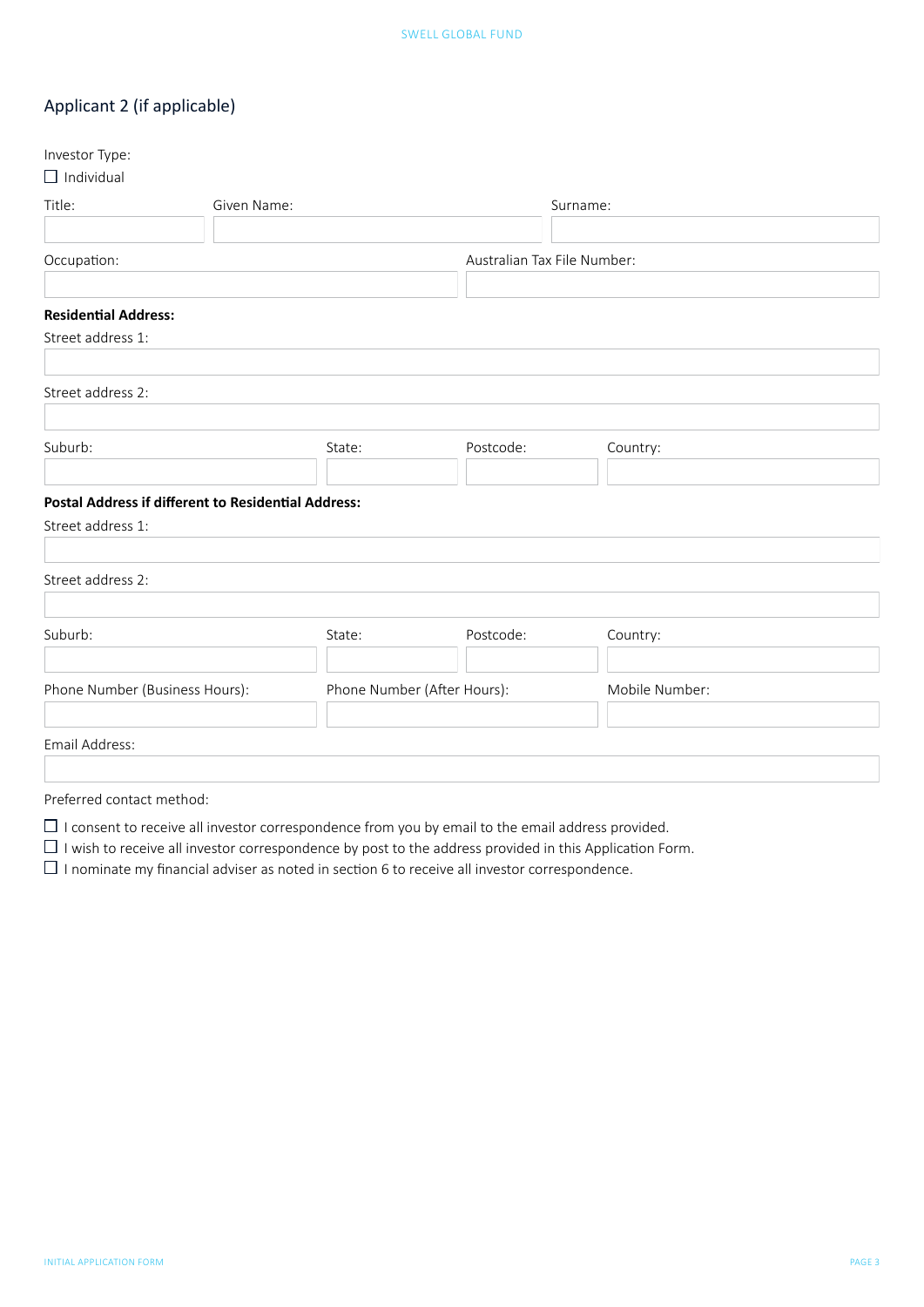# <span id="page-3-0"></span>3. All Other Account Holders Investor Details

| Investor Type/Capacity:                                                           |                |                      |             |  |
|-----------------------------------------------------------------------------------|----------------|----------------------|-------------|--|
| $\Box$ Company<br>$\Box$ Sole Trader<br>$\Box$ Trust                              |                |                      |             |  |
| Full Name of Company/ Business if Sole Trader/Trust (including Trustee details) : |                |                      |             |  |
| Tax File Number:                                                                  |                | ABN (if applicable): |             |  |
| Principle Business Activity:                                                      |                |                      |             |  |
| Street address 1:                                                                 |                |                      |             |  |
| Street address 2:                                                                 |                |                      |             |  |
| Suburb:                                                                           | State:         | Postcode:            | Country:    |  |
| Phone Number (Business Hours):                                                    | Mobile Number: |                      | Fax Number: |  |
| Email Address:                                                                    |                |                      |             |  |
|                                                                                   |                |                      |             |  |

Preferred contact method:

 $\Box$  I consent to receive all investor correspondence from you by email to the email address provided.

 $\Box$  I wish to receive all investor correspondence by post to the address provided in this Application Form.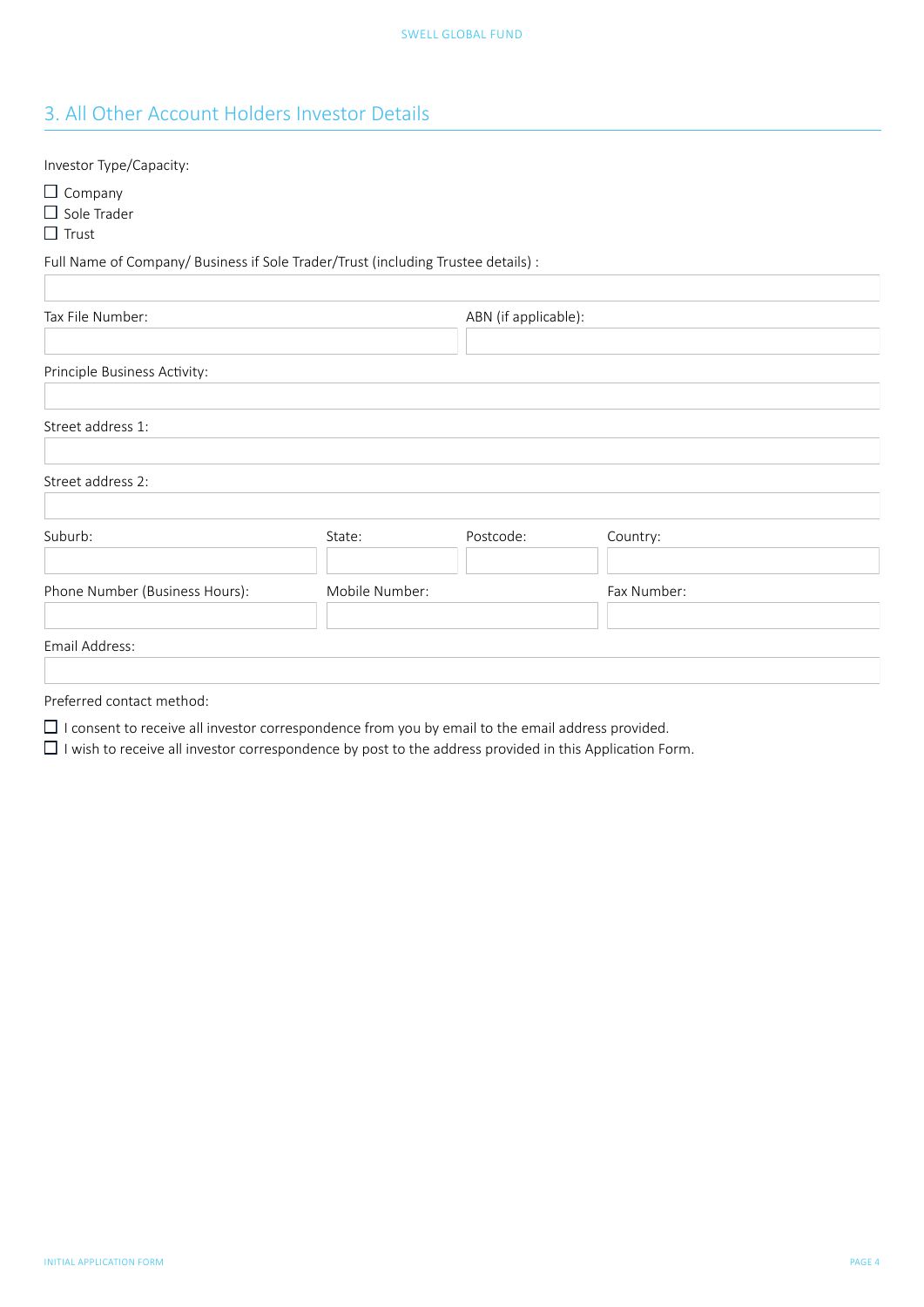### <span id="page-4-0"></span>4. Authorised Representative Details

Complete this section if you wish to appoint a person to act in a legal capacity as your authorised representative and to operate your investment in the Fund on your behalf. In general, an authorised representative can do everything you can do with your investment, except appoint another authorised representative.

We may act on the sole instructions of the authorised representative until you advise us in writing that the appointment of your authorised representative has terminated. We may also terminate or vary an appointment of an authorised representative by giving you 14 days prior notice.

If an authorised representative is a partnership or a company, any one of the partners or any director of the company is individually deemed to have the powers of the authorised representative.

#### **Please attach a certified copy of your Power of Attorney.**

#### **For information on how to certify your document please refer to the information sheet.**

Given Name: Surname: Surname: Surname: Surname: Surname: Surname: Surname: Surname: Surname: Surname: Surname: Surname: Surname: Surname: Surname: Surname: Surname: Surname: Surname: Surname: Surname: Surname: Surname: Sur

Signature of Authorised Representative:

Date: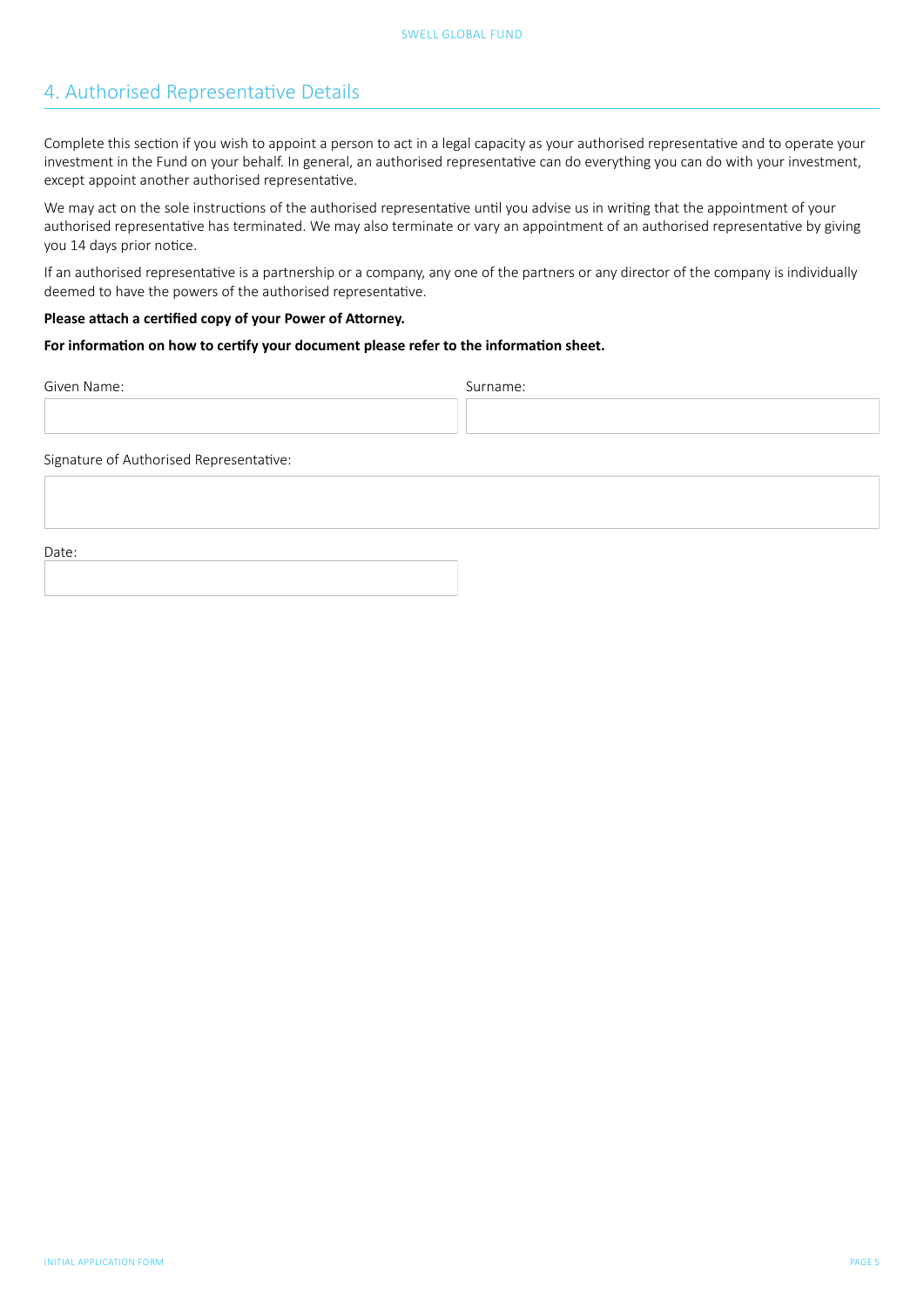### <span id="page-5-0"></span>5. Investment Details

Please specify a class of units - A, B or C (please see PDS page 2 "Investing directly" and PDS page 5 "Fees and costs"):

#### **If you specify Class B or Class C you must complete Section 6 Financial Adviser Details on page 7 of this application.**

Investment Amount: (greater than \$25,000)

#### **Source of funds being invested (choose most relevant)**

- $\Box$  Retirement income
- $\square$  Employment income
- $\square$  Business activities
- $\square$  Sale of assets
- $\Box$  Inheritance/gifts
- $\square$  Financial investments
- $\Box$  Other

#### **Payment Method:**

Cheque marked not negotiable made payable to **Swell Global Fund – Name of Applicant**

 $\Box$  Direct Credit/Electronic Funds Transfer using your name (or part of your name) in the EFT description

| Institution:    | National Australia Bank 500 Bourke Street Melbourne Vic 3000 |
|-----------------|--------------------------------------------------------------|
| Account name:   | Swell Global Fund Application Account                        |
| BSB:            | 082 401                                                      |
| Account Number: | 88 651 8756                                                  |

#### **Distribution payment instructions (choose one payment instruction):**

- $\square$  Please reinvest my distributions in the Fund OR
- $\square$  Please pay my distributions directly to my nominated bank account

#### Your **Distribution Bank Account** Details:

| Bank: | Account Name:   |
|-------|-----------------|
|       |                 |
| BSB:  | Account Number: |
|       |                 |

If you wish to have a separate bank account for redemption payments please complete the sections below:

#### Your **Redemption Bank Account** Details:

| Bank: | Account Name:   |
|-------|-----------------|
|       |                 |
|       |                 |
| BSB:  | Account Number: |
|       |                 |
|       |                 |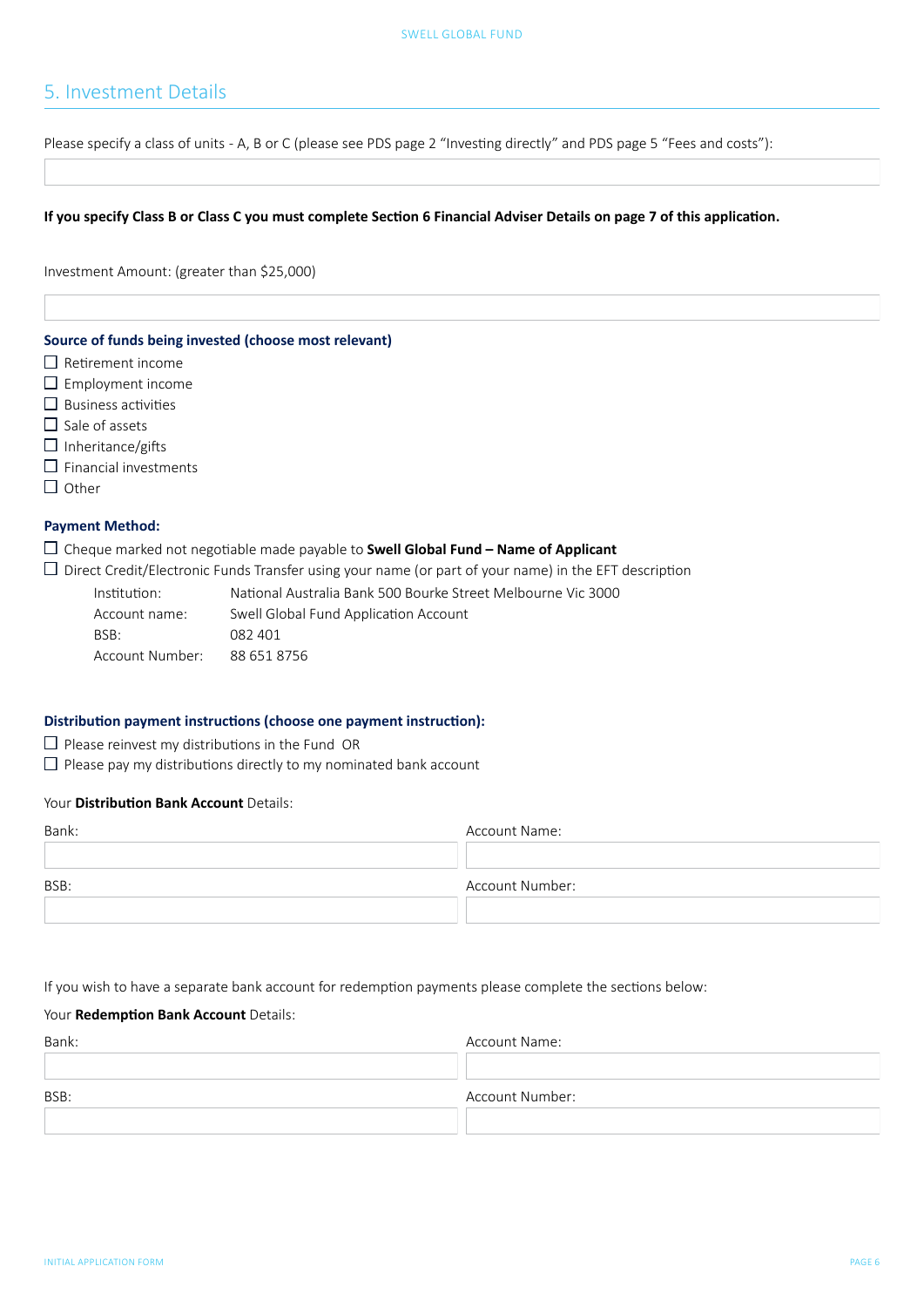# <span id="page-6-0"></span>6. Financial Adviser Details

| By filling out this section you nominate and consent to give the named Financial Adviser access to your information. |                |                        |                                     |  |
|----------------------------------------------------------------------------------------------------------------------|----------------|------------------------|-------------------------------------|--|
| Adviser Name (Full Name):                                                                                            |                | Name of Advisory Firm: |                                     |  |
| Name of Dealer Group:                                                                                                |                |                        | AFSL or AFSL Representative Number: |  |
| Street address 1:                                                                                                    |                |                        |                                     |  |
| Street address 2:                                                                                                    |                |                        |                                     |  |
| Suburb:                                                                                                              | State:         | Postcode:              | Country:                            |  |
| Phone Number (Business Hours):                                                                                       | Mobile Number: |                        | Fax Number:                         |  |
| Email Address:                                                                                                       |                |                        |                                     |  |

If you have elected your financial adviser to receive all investor correspondence, please confirm the financial advisers preferred contact method:

 $\Box$  I consent to receive all investor correspondence from you by email to the email address provided in section 6.

 $\Box$  I wish to receive all investor correspondence by post to the address provided in section 6.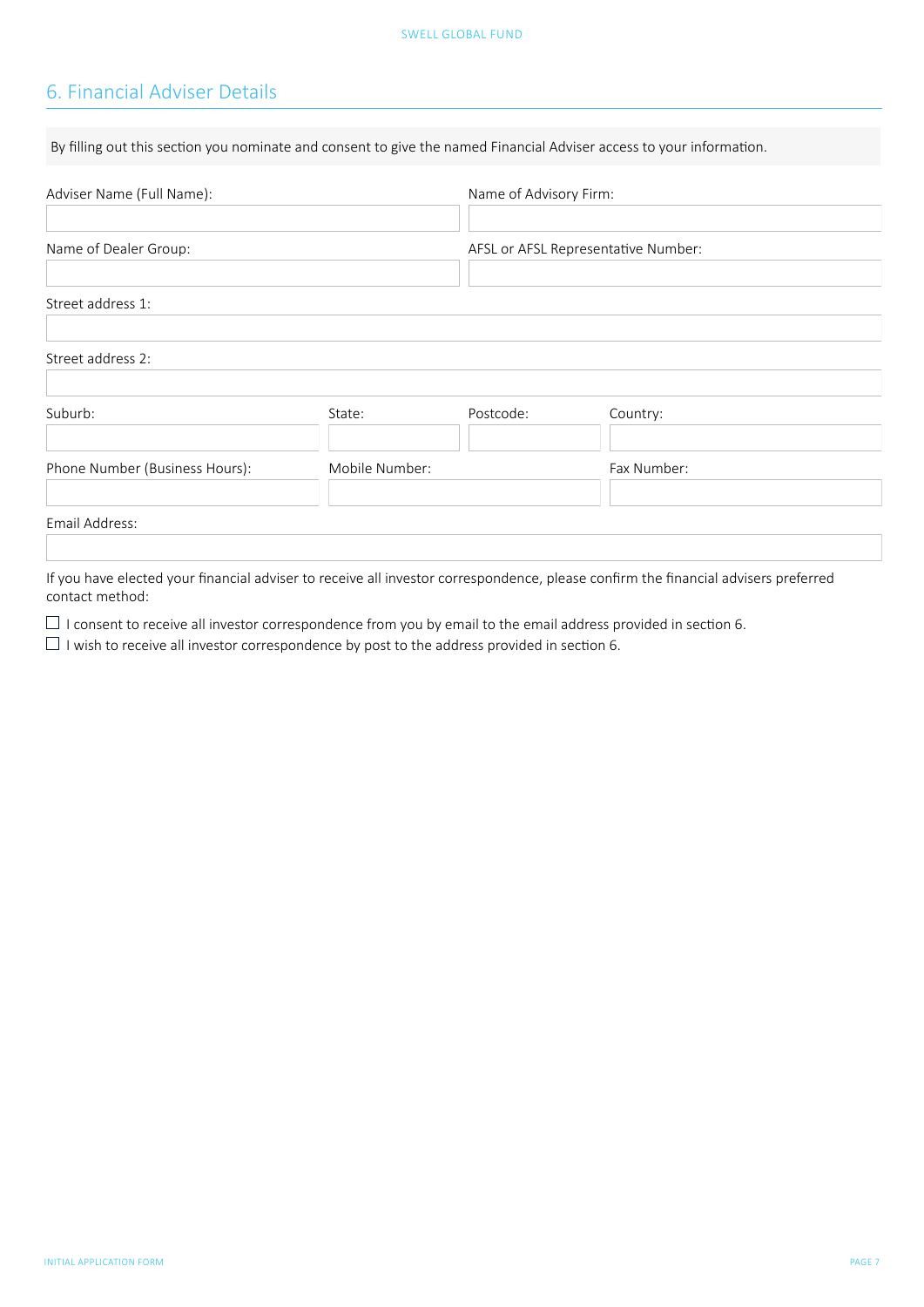# <span id="page-7-0"></span>7. Declaration

I/we declare and agree each of the following:

- I/we have read the current PDS to which this application applies and have received and accepted the offer in it.
- My/our application is true and correct.
- I am/we are bound by any terms and conditions contained in the current PDS and the provisions of the constitution of the Fund as amended from time to time.
- I/we have legal power to invest.
- I/we certify that if I am/we are retail investors, that I am/we are making this application after receiving relevant personal advice from an authorised adviser.
- I/we certify that if I am/we are investing in Class B or Class C shares and that I am/we are making this application through my/our authorised financial adviser.
- If this is a joint application, each of us agrees that our investment is as joint tenants. Each of us is able to operate the account and bind the other to any transaction including investments or withdrawals by any available method.
- If investing as trustee on behalf of a super fund or trust. I/we confirm that I am/we are acting in accordance with my/our designated powers and authority under the relevant trust deed. In the case of a super fund, I/we also confirm that it is a complying fund under the Superannuation Industry (Supervision) Act 1993.
- I/we acknowledge that none of The Trust Company (RE Services) Limited ACN 003 278 831 or any of their related entities, officers or employees or any related company or any of the appointed service providers including the investment manager and custodian guarantee the repayment of capital or the performance of the Fund or of any particular rate of return by the Fund.
- I/we agree to the anti-money laundering and counter-terrorism financing statements contained in the PDS. I/we agree to provide further information or personal details to The Trust Company (RE Services) Limited and the custodian if required to meet their obligations under any antimoney laundering and counter-terrorism law and regulations, and acknowledge that processing my/our application may be delayed and will be processed at the unit price applicable for the business day on which all required information has been received and verified.
- I/we have read and understood the privacy disclosure as detailed in the PDS. I/we agree to provide further information or personal details to The Trust Company (RE Services) Limited and the custodian if required to meet their obligations under any anti-money laundering and counterterrorism law and regulations. I/we further acknowledge processing of my/our application may be delayed until all required information has been received and verified. In that case I/we understand my/our application will be processed at the unit price applicable for the business day on which my/our application is verified.
- If I/we have appointed an authorised representative, I/we release, discharge and indemnify The Trust Company (RE Services) Limited from any loss, expense, action or other liability which may be suffered by, brought against me/us or The Trust Company (RE Services) Limited for any action or omissions by the authorised representative whether authorised by me/us or not.
- I/we certify that the information provided in the separate ID forms, including information relating to tax- related requirements, is reasonable based on verifiable documentation.

I/we acknowledge and agree that:

• The Trust Company (RE Services) Limited may be required to pass on my/our personal information or information about my/our investment to relevant regulatory authorities, including for compliance with anti-money laundering and counter-terrorism law and regulations as well as any tax-related requirements for tax residents of other countries.